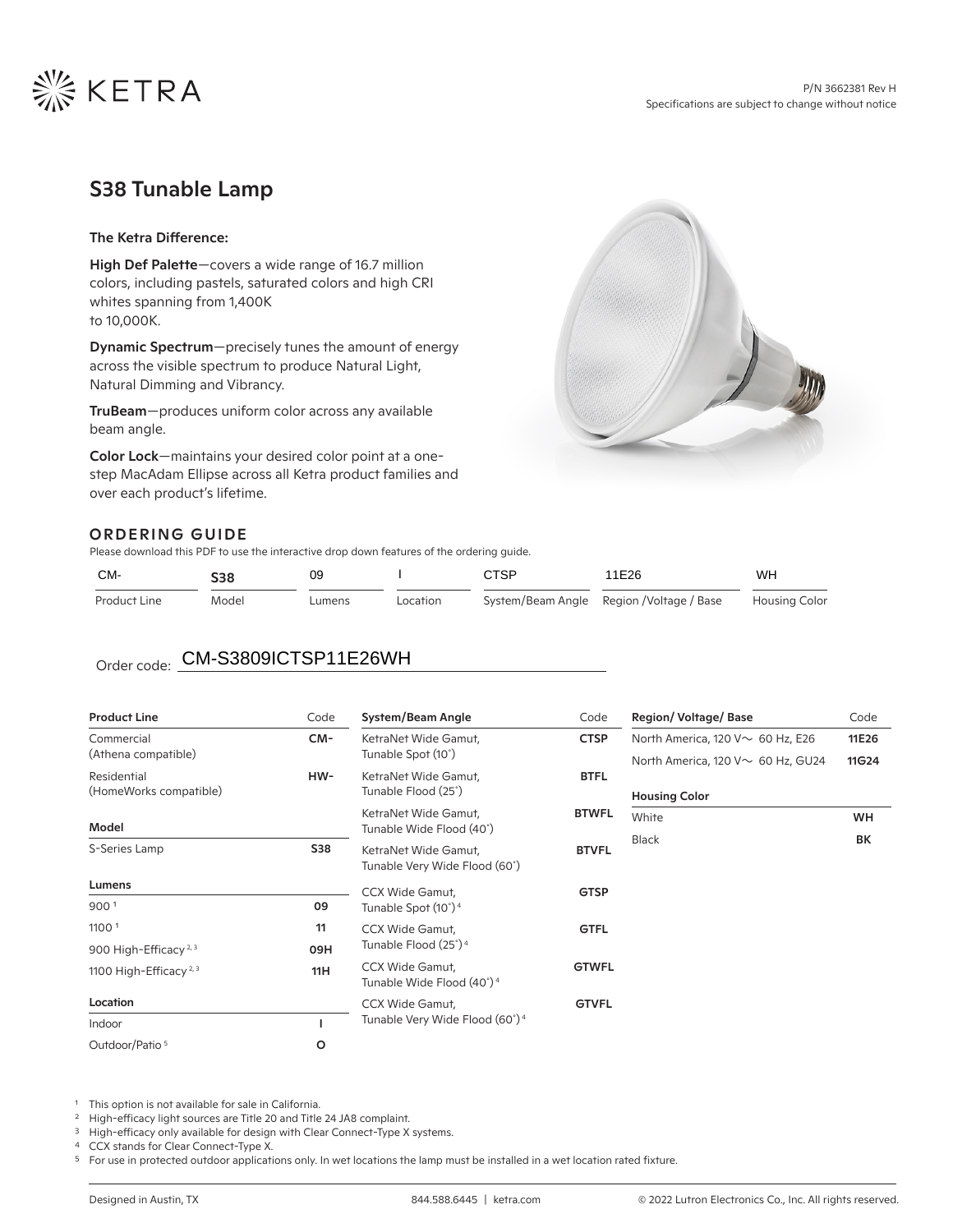

# SPECIFICATIONS1

### Optical Performance

| Lumen Output <sup>2</sup>            | 900 lm/1100 lm                                    |
|--------------------------------------|---------------------------------------------------|
| CRI (Ra) <sup>3</sup>                | >90 (R9 >90)                                      |
| Lumen Maintenance <sup>3</sup>       | 50,000 hours to L70 @ 25 °C TA                    |
| Color Point Maintenance <sup>4</sup> | One-step MacAdam Ellipse over<br>product lifetime |
| Color Point Range <sup>4</sup>       | 1400 K-10,000 K, Fully Saturated, &<br>Pastel     |
| Equivalent Traditional Lamp          | 75W/100W halogen PAR38                            |
| Dimming Range                        | $0.1 - 100%$                                      |
|                                      |                                                   |

#### Environmental

| 0 to 50 $^{\circ}$ C<br>$-25$ to 0 $^{\circ}$ C |
|-------------------------------------------------|
|                                                 |
| $-20$ to 80 $^{\circ}$ C                        |
| 0 - 95%, Non-condensing                         |
| UL, cUL, RoHS, FCC Class B                      |
| <b>UL Damp Location, IP20</b>                   |
|                                                 |

#### Mechanical

| Weight                  | 13.8 oz, 390 g                         |
|-------------------------|----------------------------------------|
| <b>Housing Material</b> | <b>Powder Coated Aluminum, Polymer</b> |
| Lens Material           | Non-yellowing PMMA                     |
| Base Type               | E <sub>26</sub>                        |
|                         | GU24                                   |

## Electrical

| Power consumption  | \$38.09 11 W / \$38.11 14 W<br>S38.09 HE 9.6 W / S38.11 12.3 W                                                                                                                                                                                                                                                                                                                           |
|--------------------|------------------------------------------------------------------------------------------------------------------------------------------------------------------------------------------------------------------------------------------------------------------------------------------------------------------------------------------------------------------------------------------|
| Power Factor       | >0.9                                                                                                                                                                                                                                                                                                                                                                                     |
| Current            | 170 mA Max                                                                                                                                                                                                                                                                                                                                                                               |
| Efficacy           | \$38.09 84 lm/W / \$38.11 79 lm/W<br>\$38.09HE 94 Im/W / \$38.11HE 89 Im/W                                                                                                                                                                                                                                                                                                               |
| Emergency Lighting | Evaluated by UL <sub>®</sub> for use in emergency<br>lighting systems in accordance with<br>standard UL® 924 and CSA C22.2<br>No. 141 when paired with the LVS <sub>™</sub> model<br>LUT-SHUNT-A-TD (UL® file E206507). See<br>Lutron Application Note 106 (P/N 048106)<br>at www.lutron.com for wiring details.<br>This is only applicable to CCX fixtures used<br>in an Athena system. |

#### Accessories

| S38ASNT55 WH/BK<br>S38 Accessory Short Snoot<br>S38ASNT30 WH/BK<br>S38 Accessory Tall Snoot |                 | All performance measurements taken at 3000 K, 25 °C ambient, 100%<br>power input, unless otherwise stated.                                                                                                        |  |
|---------------------------------------------------------------------------------------------|-----------------|-------------------------------------------------------------------------------------------------------------------------------------------------------------------------------------------------------------------|--|
| S38 Accessory 45° Hex Louver<br>Includes Short Snoot                                        | S38ALUV45 WH/BK | <sup>2</sup> Lumen measurement complies with IES LM-79-08 testing procedures.<br><sup>3</sup> Lumen maintenance values calculated in accordance to TM-21<br>procedures based on LM-80 compliant measurement data. |  |
| S38 Accessory 15° Baffle<br><b>Includes Tall Snoot</b>                                      | S38ABFL15 WH/BK | 4 Intensity and color point control requires compatible system.<br><sup>5</sup> Color accuracy not quaranteed while operating in Extended Operating<br>Temperature range.                                         |  |





CAD files available upon request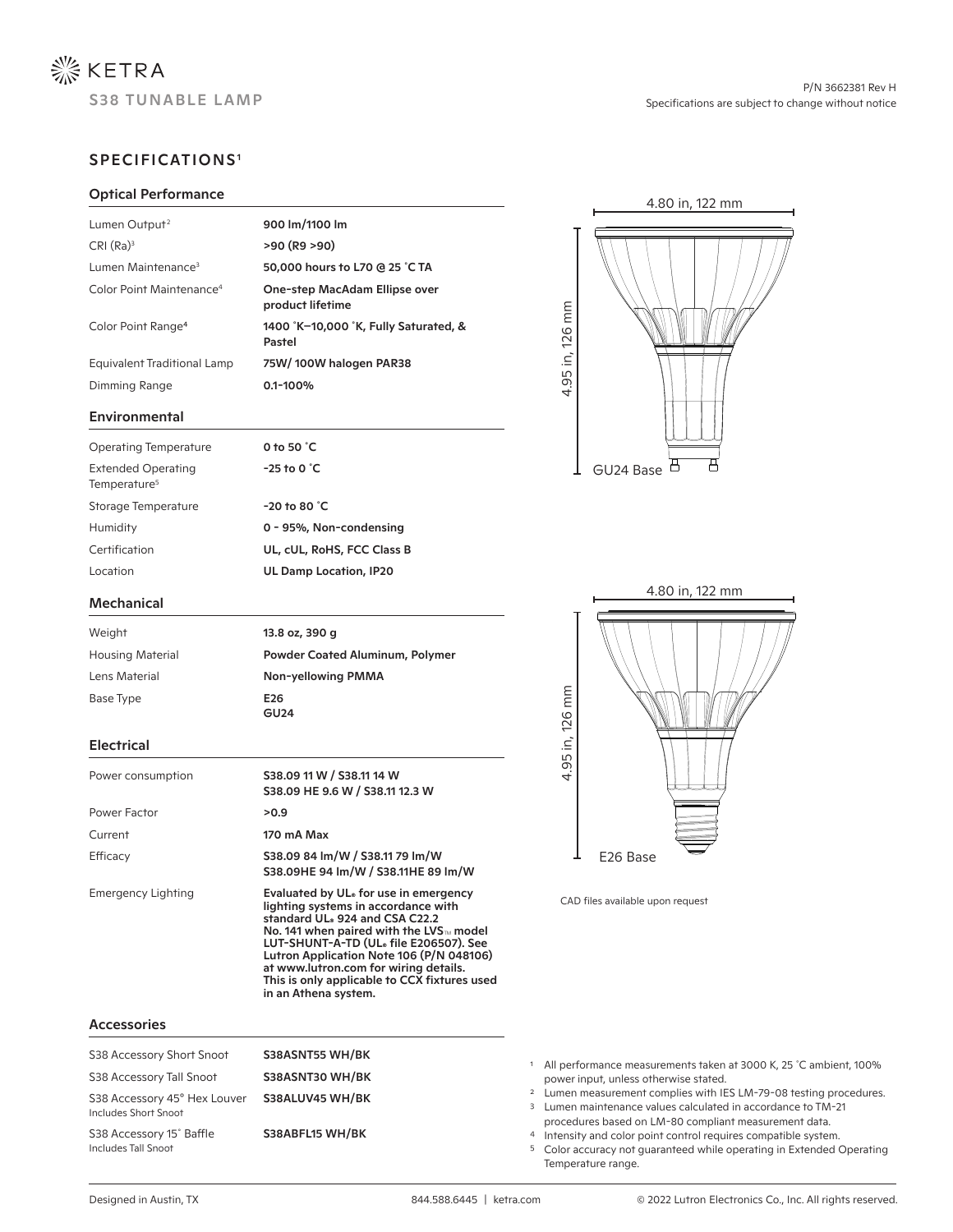# ISO FOOTCANDLE CHARTS: 2700 - 5000K VALUES ONLY

# 20° 0 2,954 5,908 8,862 11,593 40° 60° 80° Beam Angle: 10° Spot (SP) Product Code1 Wattage Lumens CBCP S3811CTSP11E26WH 18 W 1100 11,593 Foot-candles **Beam Dia.** Beam Dia. 116 1.8' 181 1.4'  $322$  1.1' 725  $|4'|\t\t\t\t 0.7'$ 10' 8' 6' 4' 2898 2' 0.4' Distance From Light

#### Beam Angle: 40˚ Wide Flood (WFL)



<sup>1</sup> Performance data applies to all base types and housing colors.

# Beam Angle: 25˚ Flood (FL)





## Beam Angle: 60˚ Very Wide Flood (VFL)